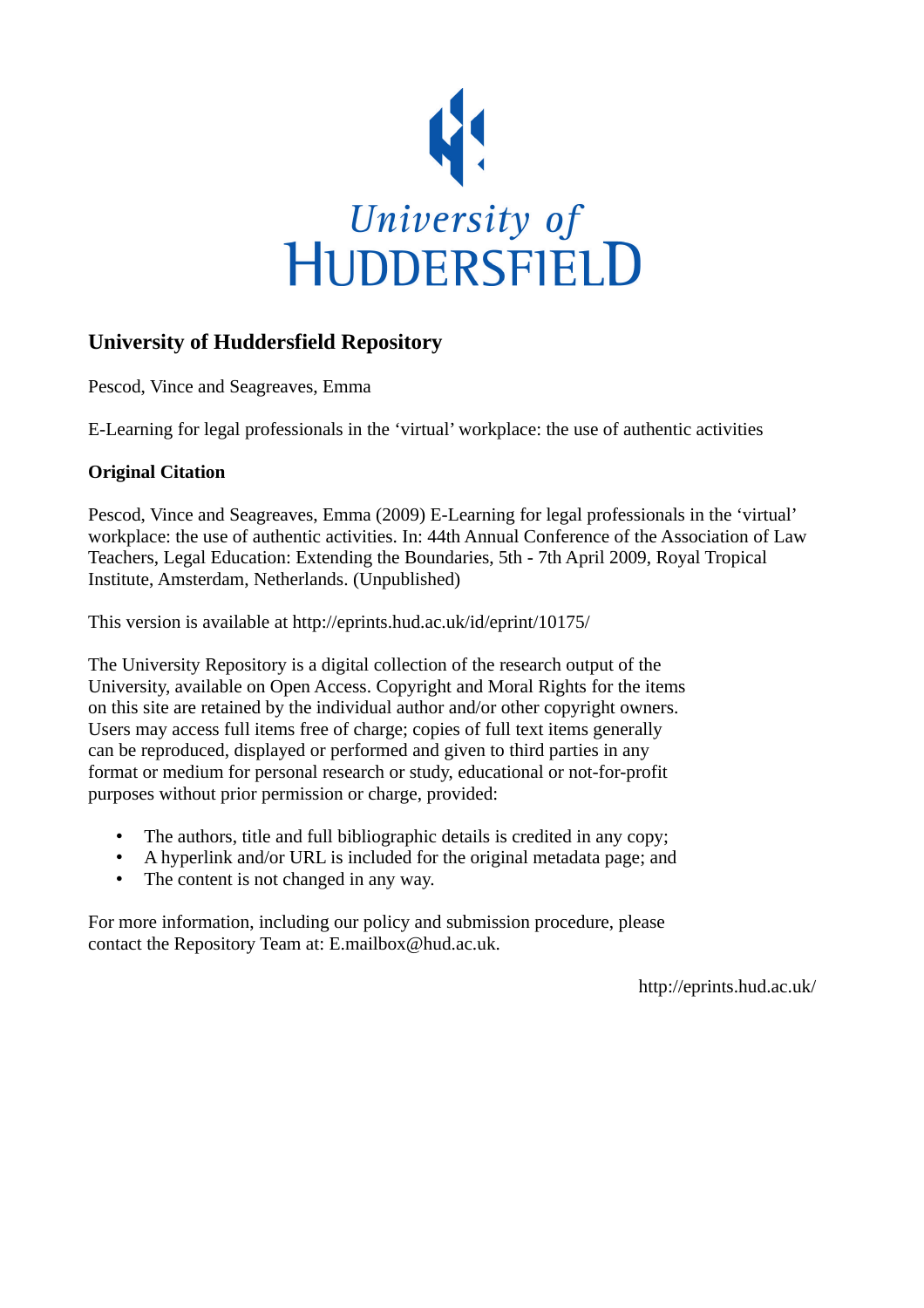# **AMSTERDAM CONFERENCE 2009**

# **E-learning for Legal Professionals in the 'Virtual' workplace: the use of authentic activities**

## **Vince Pescod and Emma Seagreaves**

### **Background**

The Huddersfield University School of Law currently offers two Professional Practice courses designed to provide training for would-be solicitors. The Solicitors Regulation Authority validates both courses. The courses are:-

- (1) the LLB 4 year exempting degree, which provides a professional route to qualification as a solicitor by integrating both the undergraduate Law degree (LLB) and the professional Legal Practice Course (LPC) to allow students to gain a Master of Law and Practice (undergraduate integrated Masters) and thus move straight from their University degree into a training contract as a solicitor.
- (2) the postgraduate Legal Practice Course which is offered on a one-year full time or two year part time basis and allows students to gain the Postgraduate Diploma in Legal Practice. This course is open to both law graduates and non-law graduates who have gained the Graduate Diploma in Law.

As both of these courses provide training in professional practice, the focus of both courses is inherently practical in nature. The Professional Practice modules on these courses are not taught using a traditional "lecture/tutorial" format – instead tutors use a variety of interactive methods, such as role-playing, group activities, the progression of transactional case studies and skills based training both oral and written. Teaching is divided into large and small group sessions. In many sessions, the tutor acts as facilitator within the session and the majority of sessions are structured in a "problem-based learning" format. Within all small group sessions, students are engaged in a specific type of problem-based learning activity, that of "transactional learning" – that is, the progression of transactional case studies within the module, whereby the student progresses a legal case on a weekly basis to build up a full case study over a period of time. The student completes the course with a number of case studies in a variety of areas of law. For example, in the subject "Family Law and Practice" – students in Week 1 will role play the interview of a new client, will advise the client as to his/her options regarding a divorce and will draft the initial letters in the case; in Week 2 they may institute divorce proceedings on behalf of the client by drafting all the relevant documentation and filing this with the fictional local court; in Week 3 they will receive a letter from the other side to respond to and progress the divorce proceedings and so on.

This method of "transactional learning" has many benefits to the professional legal practice student:-

 $\circ$  The modules in which the case studies are based are designed to allow students to develop their professional legal and problem-solving skills, such that they are able to act on a client's behalf and carry out all the tasks most commonly associated with being a trainee solicitor. They do not require the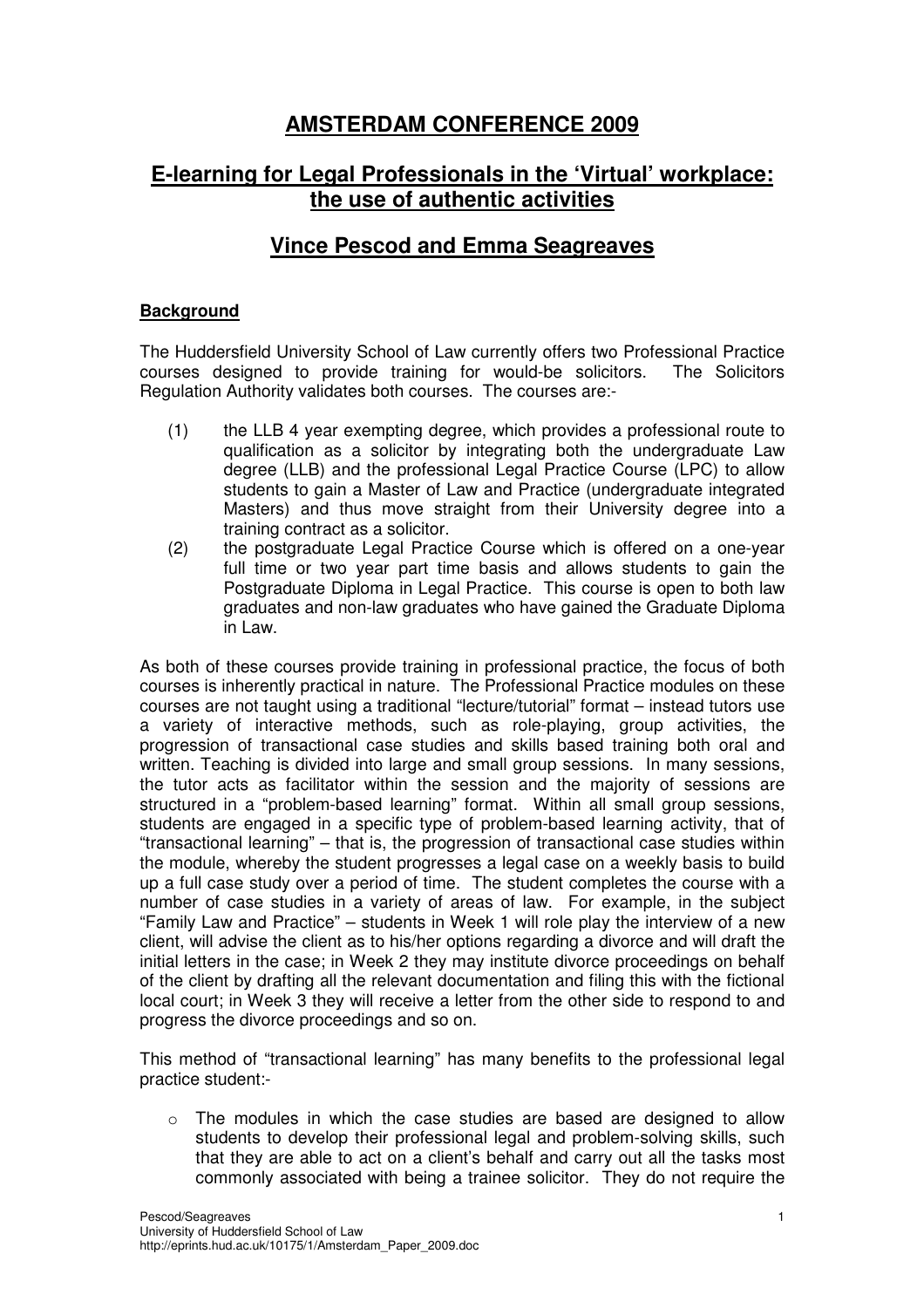student to be engaged in the academic study of the law (this takes place in the LLB in academic modules);

- o Students are engaged in active learning throughout which increases student engagement;
- $\circ$  Students work in groups for many activities and learn team working and project management skills;
- $\circ$  Students learn to act within relevant professional standards when engaged in the transactional case studies, which further depends their understanding of the role of the solicitor;
- o Students are able to practice and develop their skills within the "safe" environment of the classroom.

The drawbacks of the current method of teaching on these modules are that, at present, the case studies:-

- are paper based and, thus, mainly effective as a learning tool within face to face teaching sessions;
- have been designed by the law tutors within the Law School and developed specifically for the professional courses, thus are entirely fictitious;
- being fictitious, are somewhat limited in complexity and sometimes, depth, therefore, limited in realism;
- being fictitious, mean that the tutor who designs the scenario also identifies the problems to be addressed by the students, again limiting the realism;
- are limited in terms of the point of the procedure being reached, due to time constraints with the hours allocated to the face to face teaching, hence some cases are concluded somewhat "artificially" by the tutor;
- context within which they are set lacks authenticity in that the student receives only those documents relevant to the case study and thus does not have access to the complete "solicitors" file, which would contain information about costs, time management and correspondence between solicitors, from which the student can gain a full insight into file management.

Whilst the tutors who teach on the professional practice modules also make extensive use of the Blackboard Virtual Learning Environment (VLE) within their teaching, this environment performs a variety of generic functions for all courses and does not lend itself to be adapted to suit transactional learning in a specified format. Barton & McKellar (2007) note that VLE's perform both educational and administrative functions. They go on to state this dual role of the VLE "tends to constrain educators and course designers into adopting certain approaches to teaching and learning within this environment…" either instructively, via the provision of lecture notes, links to on line materials and quizzes or constructively, utilising discussion forums and group tasks.

The School of Law agreed that a different, more specialist approach to teaching and learning was necessary on the professional practice modules which could not be provided by the Blackboard system.

#### **Situated Cognition Theory**

Brown, Collins & Dugaid introduced Situated Cognition Theory in their article 'Situated cognition and the culture of learning' where they identified problems related to teaching outside of the environment where the taught information is used.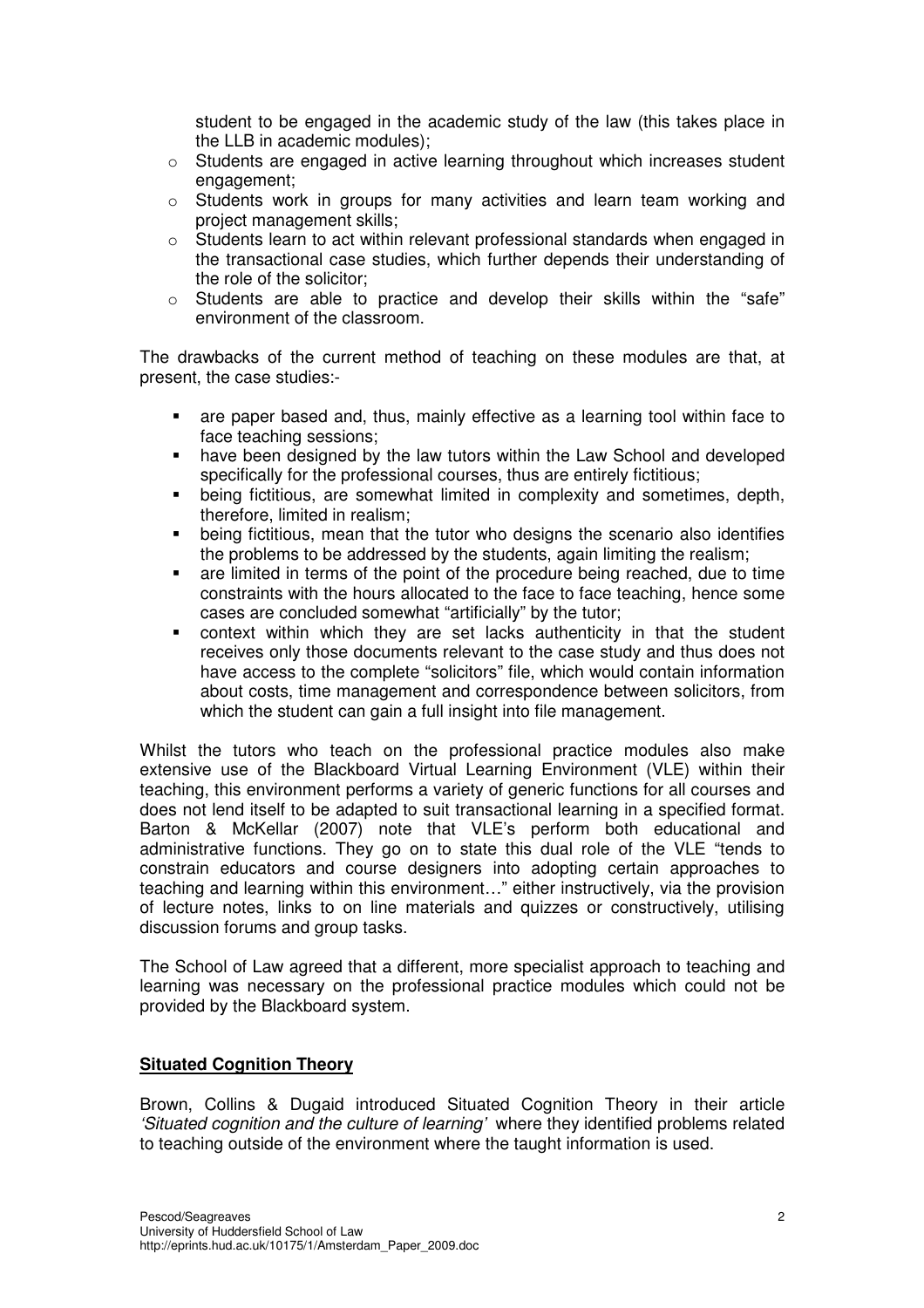"Unfortunately, students are too often asked to use the tools of a discipline without being able to adopt its culture. To learn to use tools as practitioners use them, a student, like an apprentice, must enter that community and its culture. Thus, in a significant way, learning is, we believe, a process of enculturation."

"When authentic activities are transferred to the classroom, their context is invariably transmuted; they become classroom tasks and part of the school culture. The system of learning and using (and, of course, testing) thereafter remains hermetically sealed within the self-confirming culture of the school."

Brown et al 1989 'Situated Cognition and the Culture of Learning' Educational Researcher.

In relation to Situated Cognition Theory which was developed by Stein, there were said to be four aspects of the instructional process affecting the learner:

- 1) **Content:** the facts and processes of the task;
- 2) **Context:** the situations, values, beliefs and environmental cues by which the learner gains and masters content;
- 3) **Community:** the group with which the learner will create and negotiate meaning of the situation;
- 4) **Participation:** the process by which learners working together and with experts in a social organisation solve problems related to everyday life circumstances learning becomes a social process dependant upon transactions with others placed within a context that resembles as closely as possible the practice environment.

[Stein 1998]

'Context' in situated learning refers to the learning environment within which students undertake their learning tasks and 'while knowledge must be learned in context according to the learning model, that context can be [1] the actual work environment; [2] a highly realistic or 'virtual' surrogate of the actual work environment; or [3] an anchoring context such as a video or multimedia program. [Mclellan 1994]

#### **The Penfield Project**

Academics in the University of Huddersfield School of Human and Health Sciences have developed in recent years the Penfield software programme and computer based Virtual Learning Environment and, within this system, have created the Penfield Virtual Hospital. Penfield is a fictional district in which the local Penfield Hospital is situated. The environment is utilised by the School of Human and Health Sciences in the training of nurses and other health related disciplines, incorporating a series of 'real life' case studies whereby the student logs into the Penfield system as a medical professional, enters the hospital, enters a particular ward and progresses a medical case over a period of time. The hospital is divided into a number of wards, with a variety of patients in each. Students are given instructions within the Penfield programme and attend different patients, progressing their cases. The Penfield method of teaching utilising the "transactional learning" model sits beside other more traditional face to face teaching sessions, thus creating a blended learning environment in which healthcare professionals are taught.

#### **Collaboration**

The School of Law saw the benefits of utilising the Penfield software to create a Virtual Learning Environment for the training of legal professionals. The School of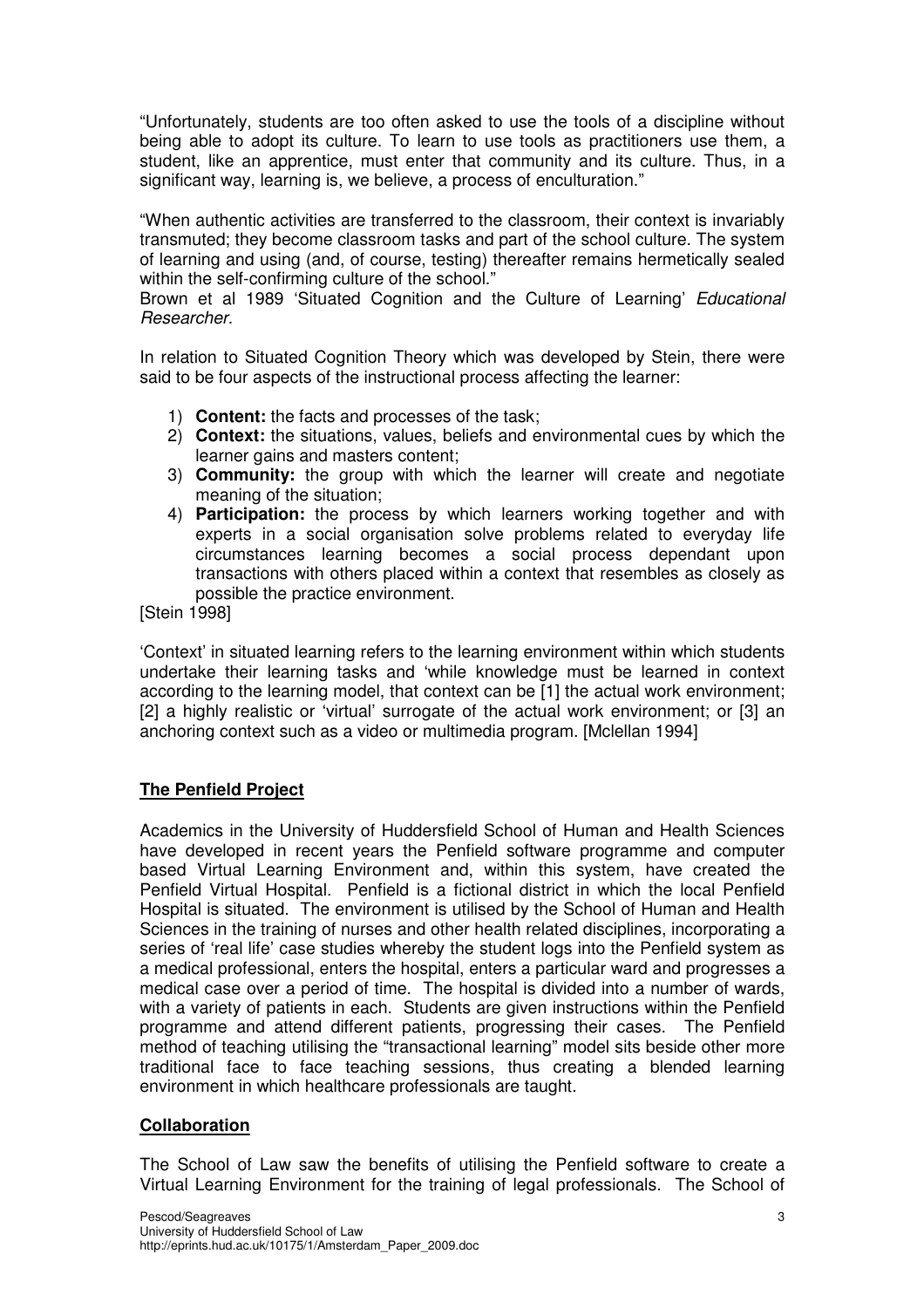Human and Health Sciences and the School of Law are now in collaborative partnership, utilising funding from the University Teaching and Learning Fund to pilot the Penfield software within one of the professional practice modules on the Legal Practice Course. It is also a useful opportunity for the School of Human and Health Sciences to evaluate the software in a legal context and assess its transferability to other disciplines.

### **The Key to Success – Authentic Transactions**

What sets Penfield apart from other Transactional Learning Environments which have been developed within the higher education sector is that fact that all cases have all been adapted with consent from "real" cases encountered by local health practitioners/hospitals, thus introducing realism into the teaching of medical professionals within the School. The Penfield Hospital takes on the persona of a real hospital where students have access to full medical records of patients, case notes, X-rays and photographs of injuries.

The School of Law has followed the same route, adopting a number of anonymised cases with consent from real cases provided by regional law firms, with whom the School has existing relationships.

### **The Penfield Legal Concept**

The District of Penfield has now been extended to create a number of virtual solicitors' offices. Students studying on professional legal practice modules will become "employees" of the fictional firm of Firth Street Solicitors. Upon accessing the Penfield system, a student arrives at the virtual reception area for Firth Street. The firm is divided into a series of departments, each specialising in a particular area of law. The student enters the department in which they are working at that time and is greeted with a number of clients' cases, representing the case file system of a solicitor's office. It is anticipated to have several client's cases "live" in each department at any particular time to add further realism to the environment  $-$  on a particular day, a trainee solicitor would, in practice, work on a number of client's files.

Instructions to the student are issued on screen when a student has accessed a particular department and the file of the client they wish to work on. Clients' case files are divided into the documents which a trainee solicitor could expect to see in a "real" solicitors office, namely, correspondence between the solicitor and the client and between the solicitor and others, for example, the opposing firm of solicitors, court documents, witness statements, experts' reports and other documentary evidence. The system allows for the timed release of information to students in a logical order i.e. following the progress of a case. Information can be set to be released either at particular dates and times for prior consultation by students before a teaching session or to follow up a teaching session.

The student completes the tasks for that particular date and time and submits their work based on the information previously released. The student is then provided with a key code to "unlock" or release the next documents/correspondence in the case. In this way, the student progresses the case to a conclusion. As the case studies used are "real" case studies, the conclusion will be the "real" conclusion in the case – rather than an artificial tutor-led conclusion imposed due to time constraints.

By way of example, in a case study on Domestic Violence in Family Law, students could, within a teaching session, role play the interview of a 'client' requiring an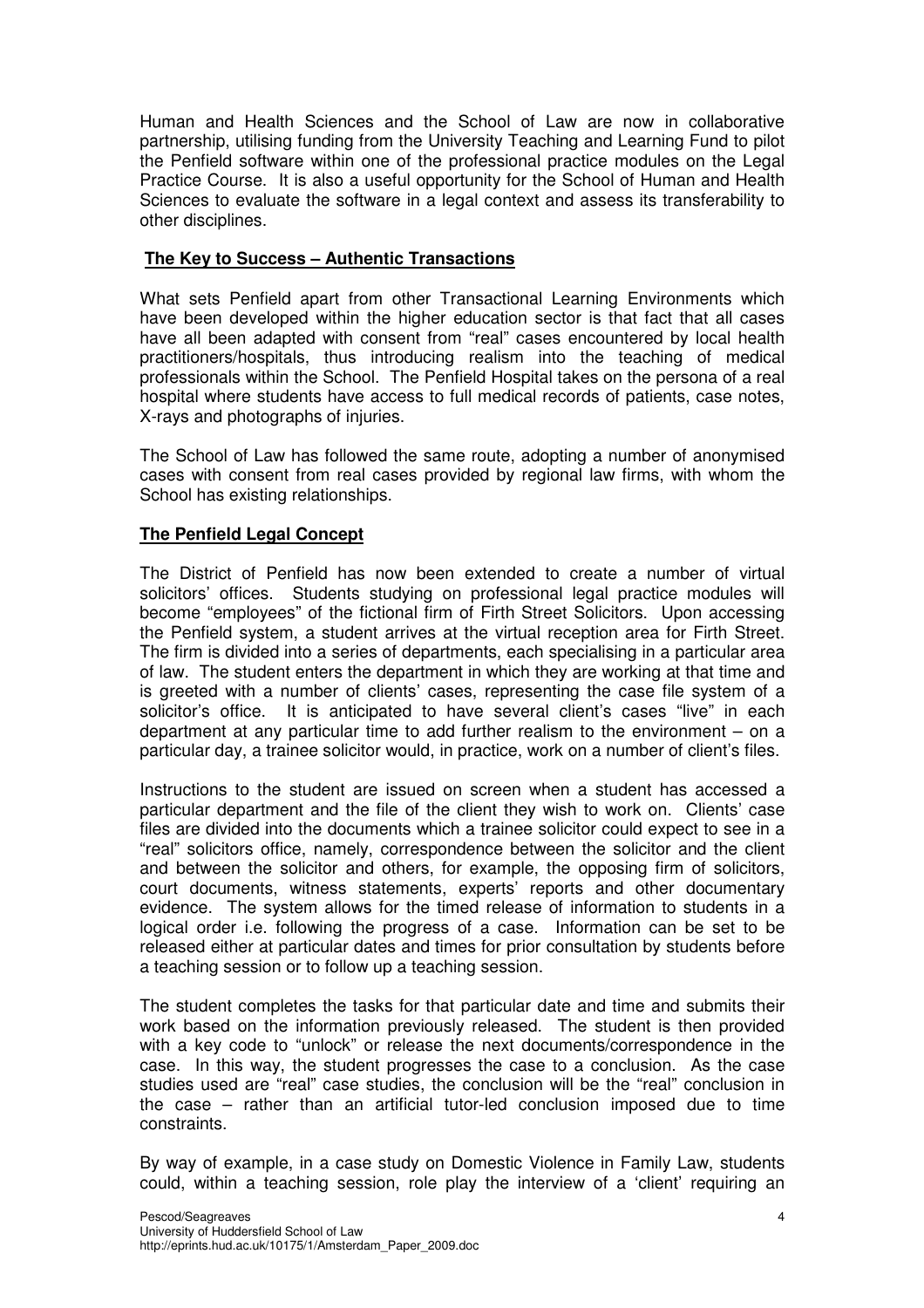injunction, as a practical exercise. Feedback would be provided by the tutor in the session on interviewing techniques and how to extract information from a client efficiently. After the session, students would log into Firth Street Solicitors and go to that client's file where they would be provided with an already completed attendance note recording the correct information from the interview (adapted from the real case file). The on-screen instructions would ask them to complete the appropriate court application forms to apply for an injunction order. An on-line link would take them to the relevant website where they will search for and find the appropriate application forms, complete them and submit them. At the next teaching session, the students would then role-play the ex parte injunction hearing. The 'virtual' case would move forward in time and students would be provided electronically with a further telephone attendance note from the client complaining of additional harassment, together with a memo from their training principal (the tutor) asking them to consider what advice would be most appropriate for the client. Within Penfield, students would then draft a letter on-line setting out their advice. The students would be asked to send their letters to the training principal for checking before being sent to the client. In reality, the tutor would receive the letter to check. As legal writing is one of the professional skills assessed within the Legal Practice Course, the letter could serve as formative assessment, allowing the tutor to give feedback in the guise of the training principal or as summative assessment towards their final mark.

The system is designed to be utilised as an assessment tool. Tutors are able to keep track of work submitted and assess the same. It is anticipated that the system could be used for both formative and summative assessment – however the latter is limited at this time to the assessment of professional legal skills, which are assessed on a Competent/Not Yet Competent basis. As the professional Legal Practice Courses are validated by the Solicitors Regulation Authority (SRA), generic assessment regulations produced by the SRA have to be adhered to as regards the summative assessment of substantive areas of law – however, the Penfield system can be utilised extensively for formative assessment and feedback from the tutor to the students, within the environment of the Firth Street solicitors office.

In this way, students will simulate the progression of a series of legal transactions both within and outside of the classroom. They will do so within the confines of a "safe" Virtual Learning Environment, where mistakes can be made and students may learn from those mistakes without finding themselves on the receiving end of a negligence claim.

#### **Authentic Activities**

Studies have shown that students learn better in the transactional learning environment if realism is used within case studies.

"From the perspective of research in situated cognition, problem solving must be real-world [authentic] in its complexity, 'ill-defined,' and 'interactive' between the learner and the context [including other learners]; making it a process through which ...perceiving and acting create meaning on the fly, rather than reading it back from something [representational or schematic] in the head" [Young & McNeese, 1995].

"A situated learning environment also provides authentic activities which are illdefined; students find as well as solve the problems. It is an environment where tasks can be integrated across subject areas and it provides the opportunity to detect relevant and irrelevant material" [Herrington & Oliver, 2000].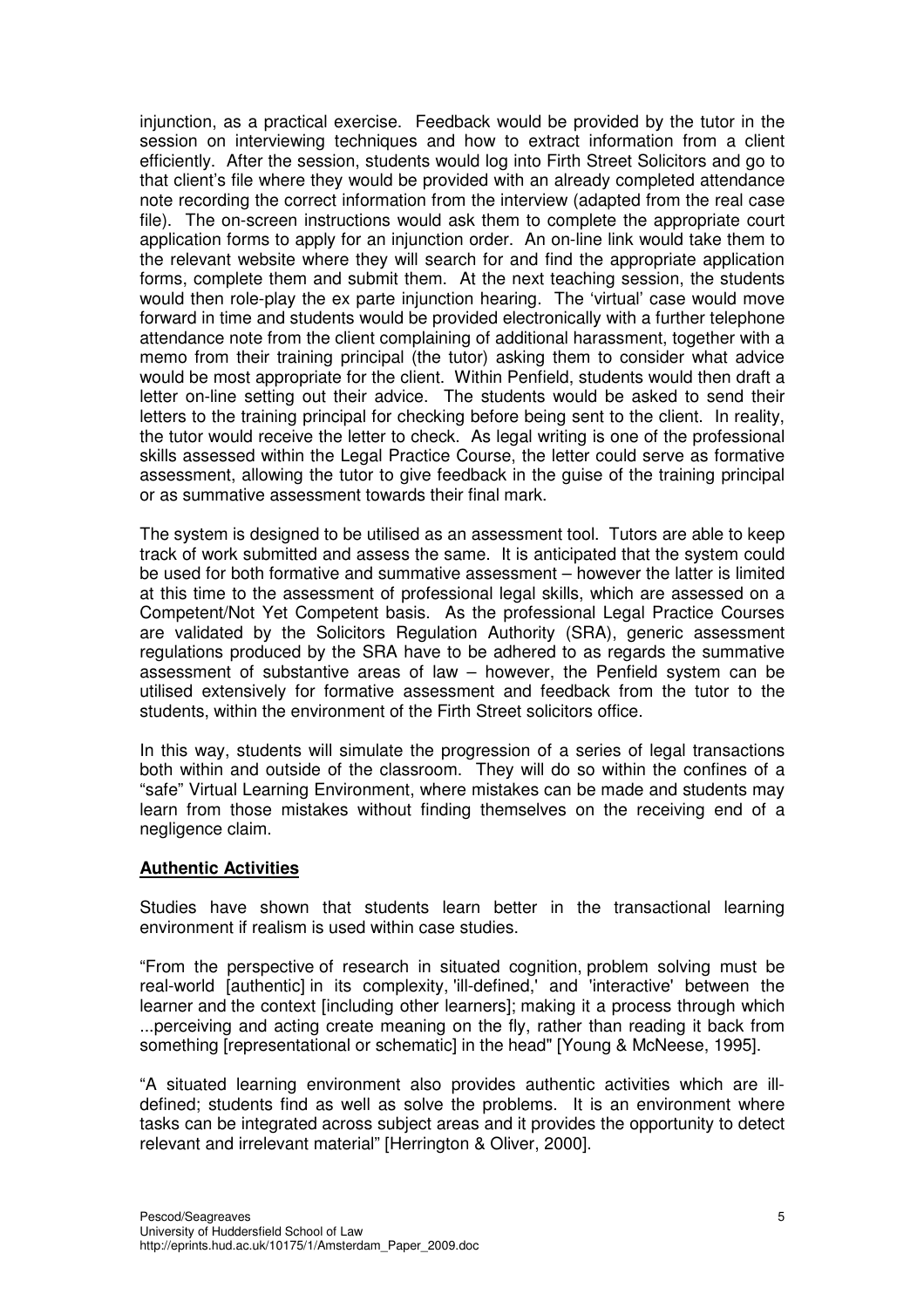By using "real" case studies provided by firms of solicitors, the Penfield Legal environment brings authenticity to transactional learning. Students are engaged in active learning through the execution of a series of transactions and those transactions are truly authentic, being based on "real" case files from genuine solicitors.

Keith Ward, lead developer of the Penfield Virtual Hospital, states that the hospital already provides the environment for authentic activities which are ill-defined students find as well as solve the problems. It is an environment where tasks can be integrated across subject areas and it provides the opportunity to detect both relevant and irrelevant material a key situated learning requirement. [Brown et al 1989].

The Penfield Legal environment follows the same concept. By adapting "real" case studies, students are faced with a genuine client and their initial statement. Students will need to engage in a fact-finding exercise to discover all the facts involved in the case. The evidence base being built up by the student will inevitably (as most real cases do) contain a variety of relevant and irrelevant information; the student will have no choice but to engage in sifting the relevant from the irrelevant and thus find the problem(s) to be solved.

Keith Ward goes onto state that in the real world of clinical practice, the solution to a problem is rarely neat, rarely has a single answer and rarely are the only facts available to the learner the ones salient to the problem. The same is true for legal practice, for example, a case being inputted for the Family Law module currently has a divorce, domestic violence issues, issues of non payment of maintenance and its consequences, unravelling a family business and other financial matters all within one case to be identified, broken down and analysed by the students within the context of the transaction.

A good law student needs to be able to "demonstrate the ability to identify material facts, research relevant law and apply it to hypothetical but realistic legal problems." [taken from the University of Huddersfield School of Law LLB 4 year exempting degree Course Learning Outcomes]. The Penfield Legal environment provides the tools for the student to learn to do this but utilising an authentic as opposed to hypothetical case and a set of authentic problems. Students must learn to solve "real" problems (unlimited by tutors' imagination) and, thus, properly imitate the tasks a trainee solicitor in practice would really encounter.

#### **Benefits of the Penfield system to Law students and Law tutors**

 The use of "real" case studies for learning and teaching within the professional practice courses will greatly enhance student learning and engagement. Currently the case studies used in the professional modules are written by the module tutors and are limited to the information required to complete study tasks. This is in part due to the work required to provide a detailed realistic background and lack of access to 'real' solicitors files. It is virtually impossible to make up the complexity of 'real life' cases. However, if complete and relatively complex cases were inputted into Firth Street Solicitors, the tasks set by the tutors for the students could be regularly changed and adopted to suit teaching requirements and to increase interest from year to year. This would greatly enhance the student learning experience on the professional Law modules, as students would be gaining valuable relevant context based learning.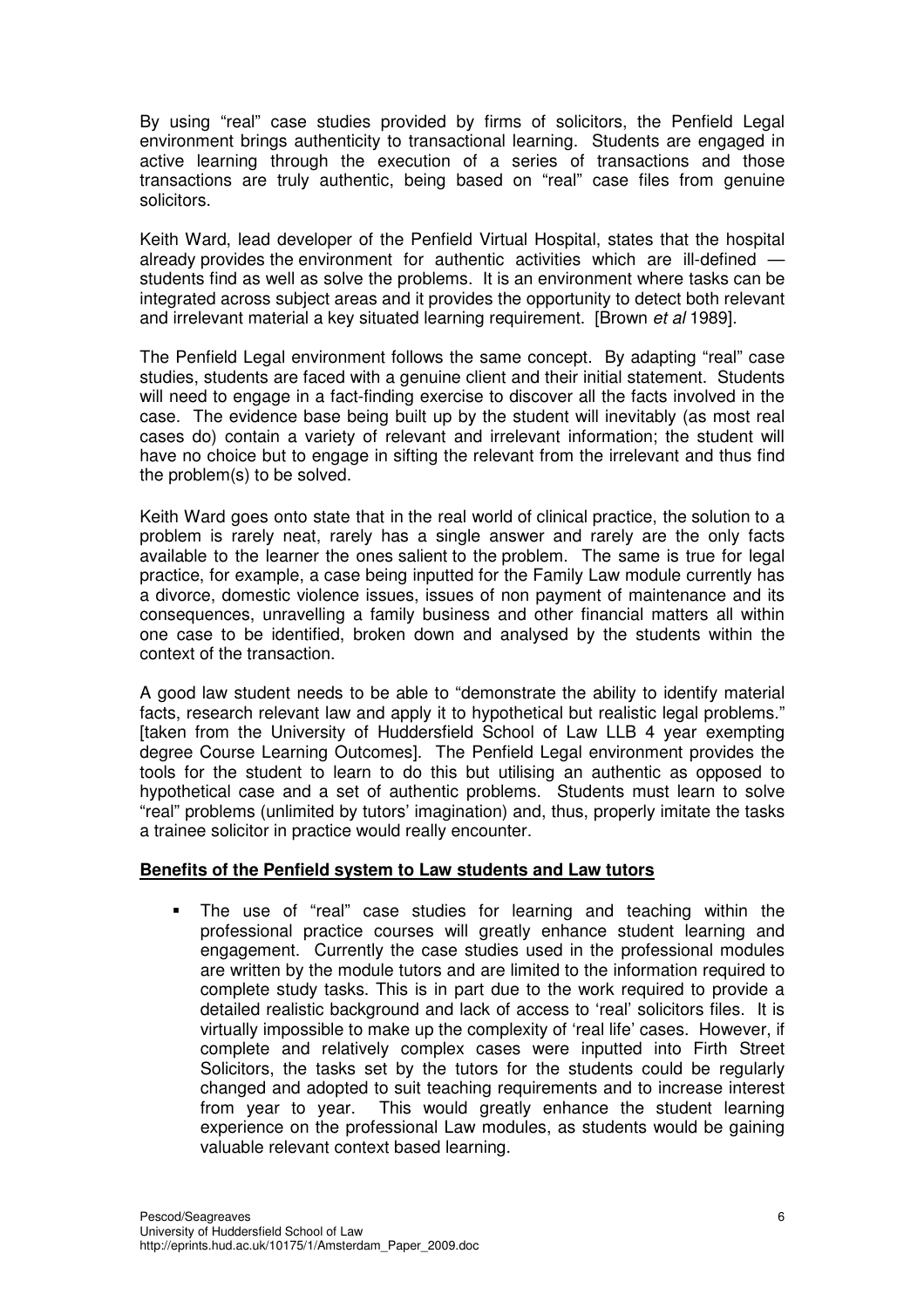- The use of realistic and complete case studies, thus adding authenticity to the modules, would allow a thorough work through of a case study to a proper conclusion rather than a tutor-led one, which, it is hoped, will increase student engagement with the professional practice courses and thus increase student retention and progression.
- The use of detailed and complex "real" case studies and the timed release of information to students would allow greater flexibility to the School of Law to design a more blended learning approach to the courses. Sharpe et al (2006) define the term blended learning as being "scenarios which blend technology with face to face teaching". They define a number of models of blended learning, one of which is a course which makes "extensive use of other technologies that are available to enhance and… change how students study, interact and learn." Should this project prove successful, the professional Legal Practice Courses within the School of Law will make use of a Virtual Learning Environment which allows for extensive interaction and a way of learning which does not involve the student in the classroom for a large percentage of the time.
- Students learn from the experience of being in the situation [Barton & McKellar 2007]. As the case studies are real, so the student experience is more akin to that of a trainee in the office, rather than being provided with artificial case studies in a more controlled environment.
- Students would benefit from the experience of reading through solicitors correspondence, court documents and expert reports as an indirect result of undertaking tasks in a case study.
- Student activities/tasks would not be limited to completion of clearly defined activities. A situated learning environment also provides authentic activities which are ill-defined – students find as well as solve the problems. It is an environment where tasks can be integrated across subject areas, and it provides the opportunity to detect relevant and irrelevant material. [Herrington and Oliver 2000].

### **Conclusions**

The School of Law hopes that this project, if successful, will greatly enhance the student learning experience on its professional Legal Practice Courses. The use of "real" case studies enables students to practise their legal skills in a "safe" environment, all the while practising with authentic cases with real conclusions. Students are "employees" of Firth Street solicitors and may have, at any one time, a number of cases in different departments to work on, thus increasing the authenticity of the learning experience. By learning in this way, students begin to realise what it is like to be a trainee solicitor in practice and begin to develop as legal professionals.

In September each year, the Law team at the University of Huddersfield state to the new cohorts of legal practice students that they need to regard their legal practice training as the first year of their training contract, as opposed to another year at University. By developing the Penfield environment to be used in the legal sphere, it is hoped that the Law team will further instil this sense of professionalism in their students.

With thanks to Keith Ward (School of Human & Health Sciences) for his advice and assistance.